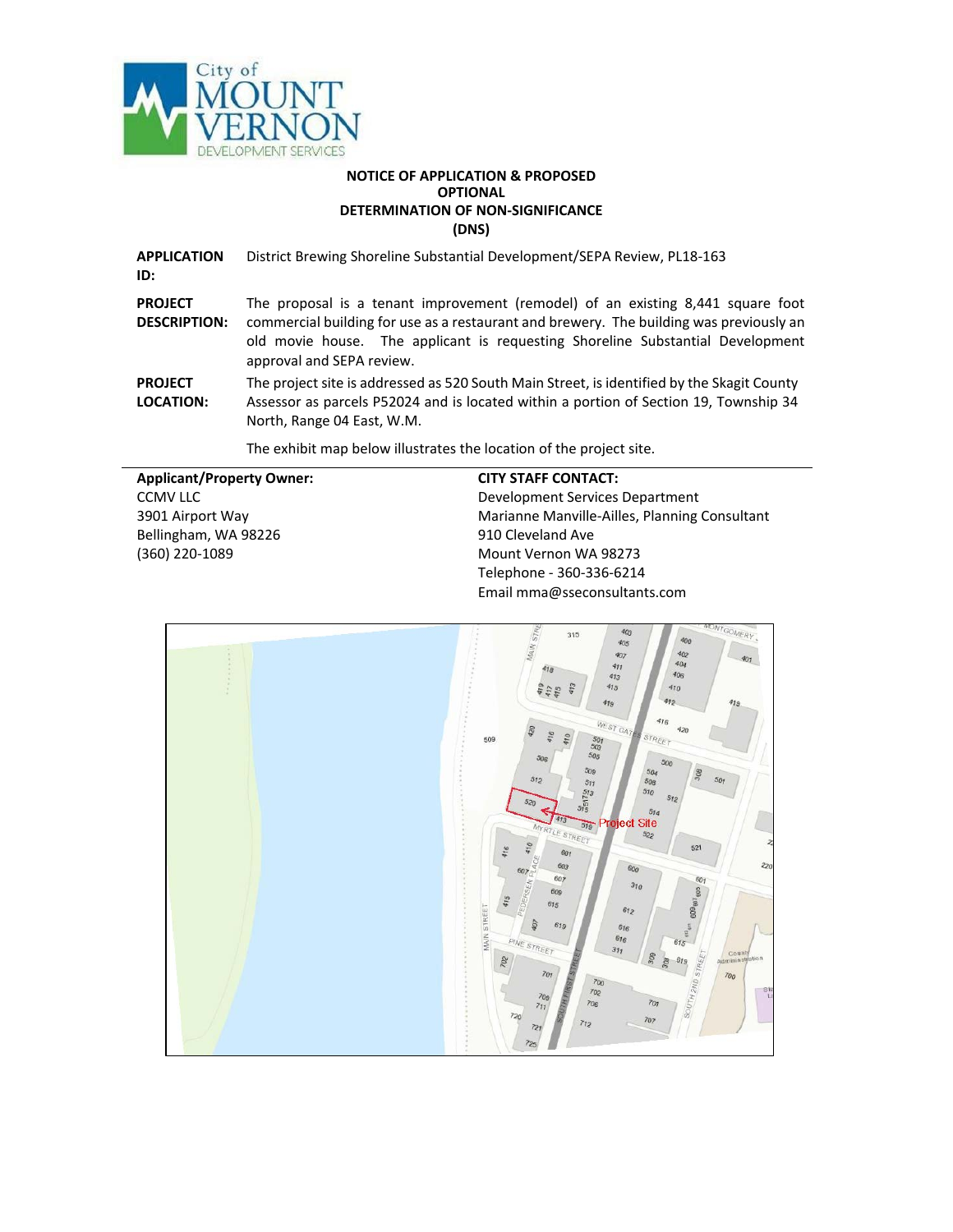**OPTIONAL DETERMINATION OF NON-SIGNIFICANCE (DNS):** As the Lead Agency, the City of Mount Vernon has determined that significant environmental impacts are unlikely to result from the proposed project. Therefore, as permitted under the RCW 43.21C.110, the City of Mount Vernon is using the Optional DNS process to give notice that a DNS is likely to be issued. Comment periods for the project and the proposed DNS are integrated into a single comment period. There will be no comment period following the issuance of the Threshold Determination of Non-Significance (DNS). A 10-day appeal period will follow the issuance of the DNS.

| <b>DETAILS:</b>                                                                 |                                                                                                                                                                                                                                                                      |                          |                                    |
|---------------------------------------------------------------------------------|----------------------------------------------------------------------------------------------------------------------------------------------------------------------------------------------------------------------------------------------------------------------|--------------------------|------------------------------------|
| <b>Permit Application Date</b>                                                  | November 20, 2018                                                                                                                                                                                                                                                    | <b>Counter Complete:</b> | November 20,<br>2018               |
| <b>Technically</b><br>Complete:                                                 | November 27, 2018                                                                                                                                                                                                                                                    |                          |                                    |
| <b>Permits/Review</b><br>Requested:                                             | Shoreline Substantial Development and SEPA. Other City Permits that will be<br>Required: Building Permit.                                                                                                                                                            |                          |                                    |
| <b>CONSISTENCY</b><br><b>OVERVIEW:</b>                                          |                                                                                                                                                                                                                                                                      |                          |                                    |
| Zoning:                                                                         | Central Business District (C-1a) Comprehensive Plan:                                                                                                                                                                                                                 |                          | Downtown<br>Retail Support<br>(DT) |
| <b>Environmental Documents</b><br>that Evaluate the<br><b>Proposed Project:</b> | SEPA Checklist dated November 7, 2018                                                                                                                                                                                                                                |                          |                                    |
| <b>Development Regulations</b><br><b>Used for Project</b><br><b>Mitigation:</b> | The project is subject to the City's Shoreline Management Plan, SEPA Code, the<br>Comprehensive Plan, Zoning Code, Drainage, Engineering and Concurrency<br>Requirements, Building Code and other applicable local, state and federal<br>regulations as appropriate. |                          |                                    |

Comments on the Notice of Application and Proposed Determination of Non-Significance (DNS) must be submitted, in writing, no later than **5:00 p.m. on December 24, 2018.** Comments should be as specific as possible. Any person may comment on the application, receive notice and request a copy of the decision once it is made. To receive additional information regarding this project contact the Development Services Department and ask to become a party of record.

City staff has created a page on the City's website where the site plans, technical reports, and other pertinent information can be viewed. This webpage can be viewed as follows: navigate to: [www.mountvernonwa.gov; o](http://www.mountvernonwa.gov/)nce here click on 'Departments' then 'Development Services' then then 'News & Notices' then scroll down the page to find the project name/number.

| <b>ISSUED:</b>    | December 6, 2018                                                                                                                                                                                                                                                                                                                                        |
|-------------------|---------------------------------------------------------------------------------------------------------------------------------------------------------------------------------------------------------------------------------------------------------------------------------------------------------------------------------------------------------|
| <b>PUBLISHED:</b> | December 10, 2018                                                                                                                                                                                                                                                                                                                                       |
| <b>SENT TO:</b>   | SEPA REGISTER, DOE, COE, COMMERCE, CNG, WDFW, DNR, DIKE AND DRAINAGE<br>DISTRICTS (as applicable), DOT, FRONTIER, FRONTIER NW, DAHP, NW CLEAN AIR<br>AGENCY, PORT OF SKAGIT COUNTY, PSE, SAMISH TRIBE, SCOG, SKAGIT COUNTY<br>PDS, PUD #1, SKAGIT RIVER SYSTEM COOPERATIVE, SKAGIT RIVER SYSTEMS, SVC.<br>SKAT, SWINOMISH TRIBE, AND UPPER SKAGIT TRIBE |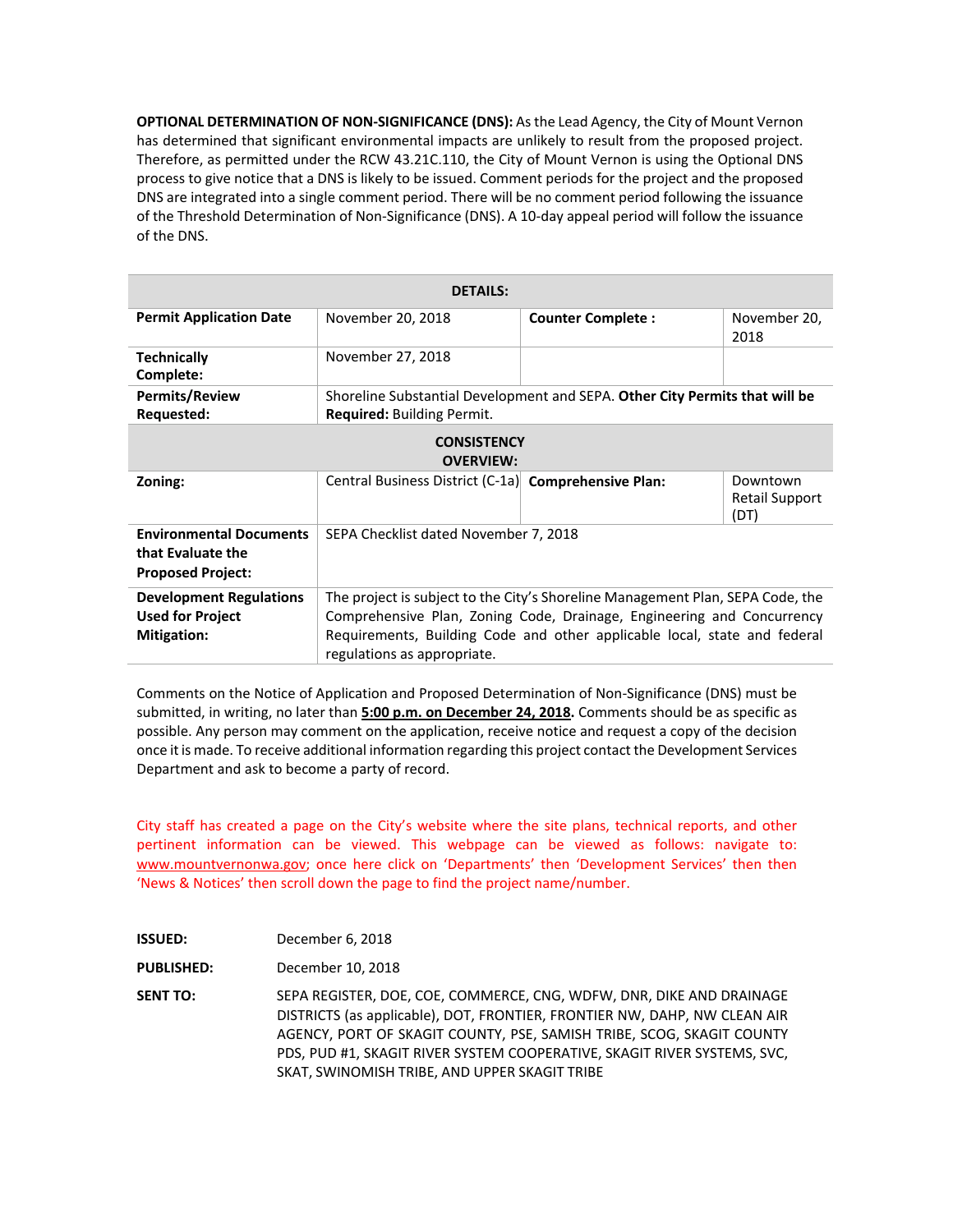

September 20, 2018

Michael Smith 218 Highland Drive Bellingham, WA 98225

### Reference: District Brewing Shoreline Substantial Development/SEPA Review, PL18- 163,Technically Complete Determination/NOA PDNS Notification

Dear Michael:

Upon review of the application materials deemed counter complete on November 20, 2018 for the above- captioned proposal staff is now able to deem this application 'technically complete' for processing. There may be additional information that staff will request as the review of this application progresses; however, at this point staff has enough information to commence the public notification process.

As part of the public notice process, pursuant to the Mount Vernon Municipal Code, the project site must be posted with 'Notice of Land Use Change' signs on or before **DECEMBER 10, 2018**, to avoid any delay in permit processing.

The Land Use Change signs and copies of the Notice of Application to place on the signs are available for pick-up at this office. Please sign, notarize, and return the accompanying 'Affidavit of Posting' to this department following the posting of the property.

If you have any questions about the contents of this letter; or if you need additional information, please do not hesitate to call me at (360) 336-6214; or to email me at: [mma@sseconsultants.com](mailto:mma@sseconsultants.com)

Thank you,

Marian Masules Ailles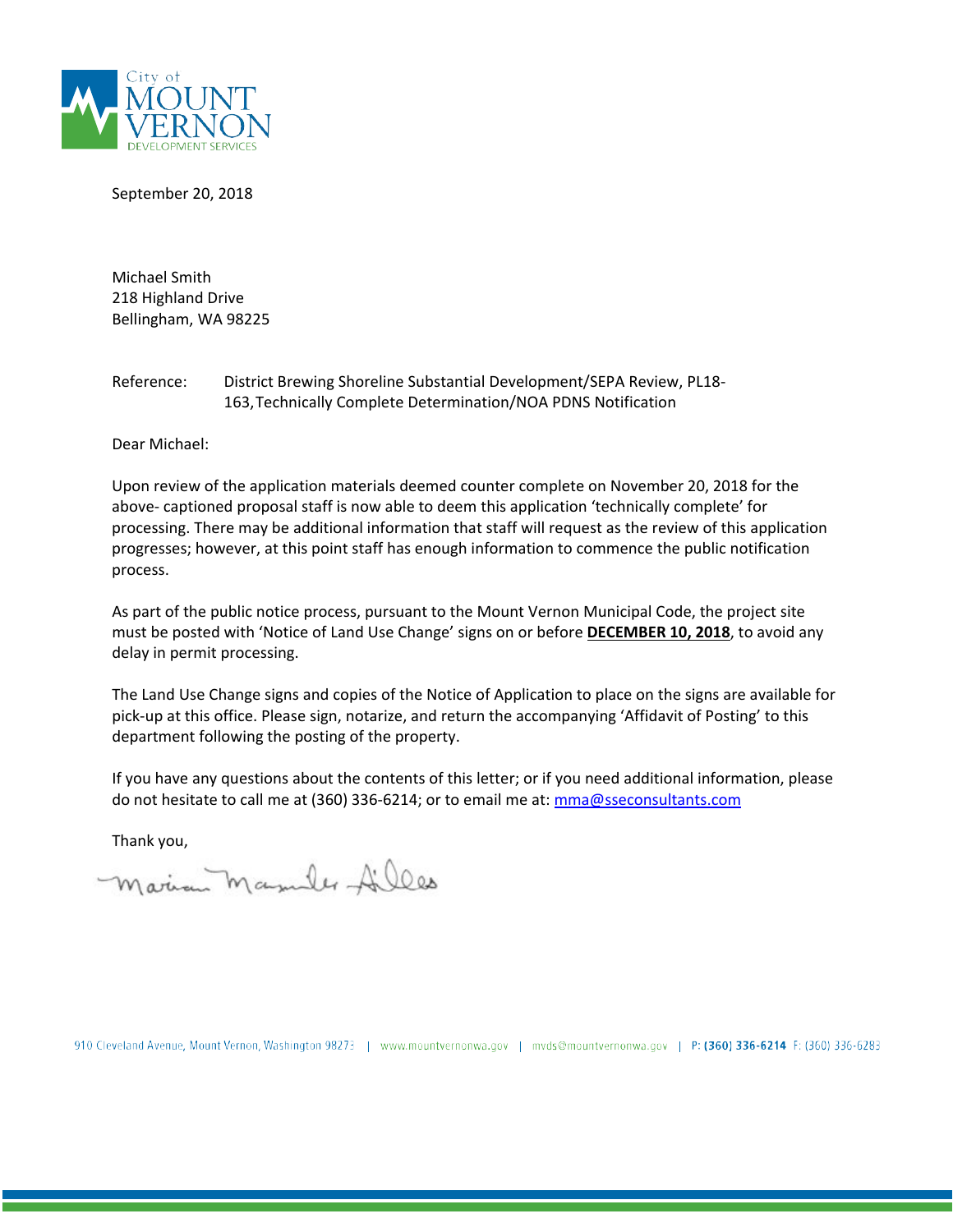

# **AFFIDAVIT OF POSTING LAND USE CHANGE SIGN(S)**

**PERMIT NUMBER**:

## ① IDENTIFICATION OF PROPERTY WHERE LAND USE SIGN WAS POSTED: ADDRESS: PARCEL NUMBER(S): ② ACKNOWLEDGEMENT OF POSTING: I hereby certify that I have posted the above-identified property with Land Use Change Sign(s) according to the posting instructions outlined below within this Affidavit. The date upon which I posted the Land Use Change sign(s) was: STATE OF WASHINGTON ss. COUNTY OF SKAGIT I certify that I know or have satisfactory evidence that is the person who appeared before me, and said person acknowledged that he/she/they signed this instrument, on oath stated that he was authorized to execute the instrument and acknowledged it as the, the state of the free and voluntary act and deed of said company, for the uses and purposes therein mentioned.

Given under my hand and official seal this

PLACE NOTARY SEAL HERE

Notary Public Residing at: My appointment expires:

### **SIGN POSTING INFORMATION AND INSTRUCTIONS:**

The proponent shall be responsible for posting sign(s) in a conspicuous location on each street frontage bordering the subject property. Each sign shall be visible and accessible for inspection by members of the public. This means that signs need to be posted such that a person does not have to walk more than a few feet onto a property to read the posted notice. In cases of unusual property location, configuration, size, etc., the Development Services (DS) Department shall determine the placement and number of signs required.

The sign(s) shall be posted by the proponent as required on the subject property at the direction of City staff. The proponent shall be responsible for removing the sign(s) within seven (7) calendar days after completion of the public hearing process. Place a copy of the Notice in the plastic bag, tape or staple the bag to each sign in the appropriate place, and post the sign(s) on the property as required.

- The sign shall be mounted on backing material (plywood, particleboard, or equivalent) and supported by at least two posts.
- Signs shall not be located where they may cause a traffic or pedestrian hazard.
- Signs shall not be attached to trees or other landscaping.